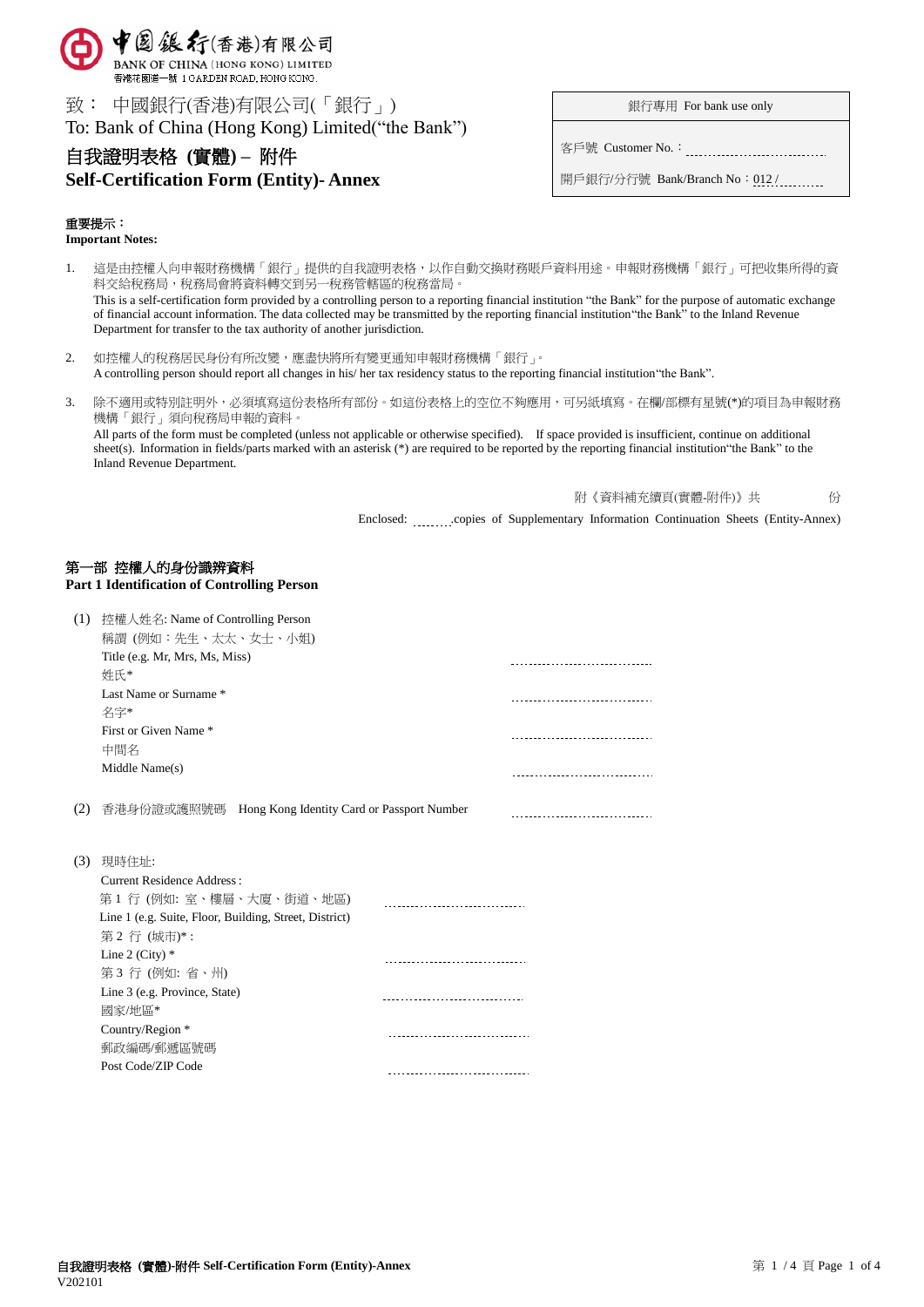

| (4) | 通訊地址 (如通訊地址與現時住址不同,填寫此欄)                                                 |  |  |  |
|-----|--------------------------------------------------------------------------|--|--|--|
|     | Mailing Address (Complete if different to the current residence address) |  |  |  |
|     | 第1 行 (例如: 室、樓層、大廈、街道、地區)                                                 |  |  |  |
|     | Line 1 (e.g. Suite, Floor, Building, Street, District)                   |  |  |  |
|     | 第2行 (城市)*:                                                               |  |  |  |
|     | Line 2 (City) $*$                                                        |  |  |  |
|     | 第3行(例如:省、州)                                                              |  |  |  |
|     | Line 3 (e.g. Province, State)                                            |  |  |  |
|     | 國家/地區*                                                                   |  |  |  |
|     | Country/Region *                                                         |  |  |  |
|     | 郵政編碼/郵遞區號碼                                                               |  |  |  |
|     | Post Code/ZIP Code                                                       |  |  |  |
| (5) | 出生日期* (日/月/年) Date of Birth * (dd/mm/yyyy)                               |  |  |  |
| (6) | 出生地點 (可不填寫) Place of Birth (Not compulsory)                              |  |  |  |
|     | 鎮/城市                                                                     |  |  |  |
|     | Town/City                                                                |  |  |  |
|     | 省/州                                                                      |  |  |  |
|     | Province/State                                                           |  |  |  |
|     | 國家/地區                                                                    |  |  |  |
|     | Country/Region                                                           |  |  |  |

# 第二部 你作為控權人的實體賬戶持有人

**Part 2 The Entity Account Holder(s) of which you are a controlling person**

填寫你作為控權人的實體賬戶持有人的名稱: Enter the name of the entity account holder of which you are a controlling person:

# 第三部 居留司法管轄區及稅務編號或具有等同功能的識辨編號**(**以下簡稱「稅務編號」**)\***

**Part 3 Jurisdiction of Residence and Taxpayer Identification Number or its Functional Equivalent ("TIN")\***

提供以下資料,列明(a)控權人的居留司法管轄區,亦即控權人的稅務管轄區(香港包括在內)及(b)該居留司法管轄區發給控權人的稅務編號。列 出**所有**(如多於10個,請另填資料補充續頁(實體-附件)) 居留司法管轄區。

Complete the following table indicating (a) the jurisdiction of residence (including Hong Kong) where the controlling person is a resident for tax purposes and (b) the controlling person's TIN for each jurisdiction indicated. Indicate **all** (complete Supplementary Information Continuation Sheets (Entity-Annex) when exceed 10) jurisdictions of residence.

如控權人是香港稅務居民,稅務編號是其香港身份證號碼。

If the controlling person is a tax resident of Hong Kong, the TIN is the Hong Kong Identity Card Number.

#### 如沒有提供稅務編號,必須填寫合適的理由:

理由 A –控權人的居留司法管轄區並沒有向其居民發出稅務編號。

理由 B –控權人不能取得稅務編號。如選取這一理由,解釋控權人不能取得稅務編號的原因。

理由 C –控權人毋須提供稅務編號。居留司法管轄區的主管機關不需要控權人披露稅務編號。

#### If a TIN is unavailable, provide the appropriate reason A, B or C:

**Reason A** – The jurisdiction where the controlling person is a resident for tax purposes does not issue TINs to its residents.

**Reason B** – The controlling person is unable to obtain a TIN. Explain why the controlling person is unable to obtain a TIN if you have selected this reason.

**Reason C** – TIN is not required. Select this reason only if the authorities of the jurisdiction of residence do not require the TIN to be disclosed.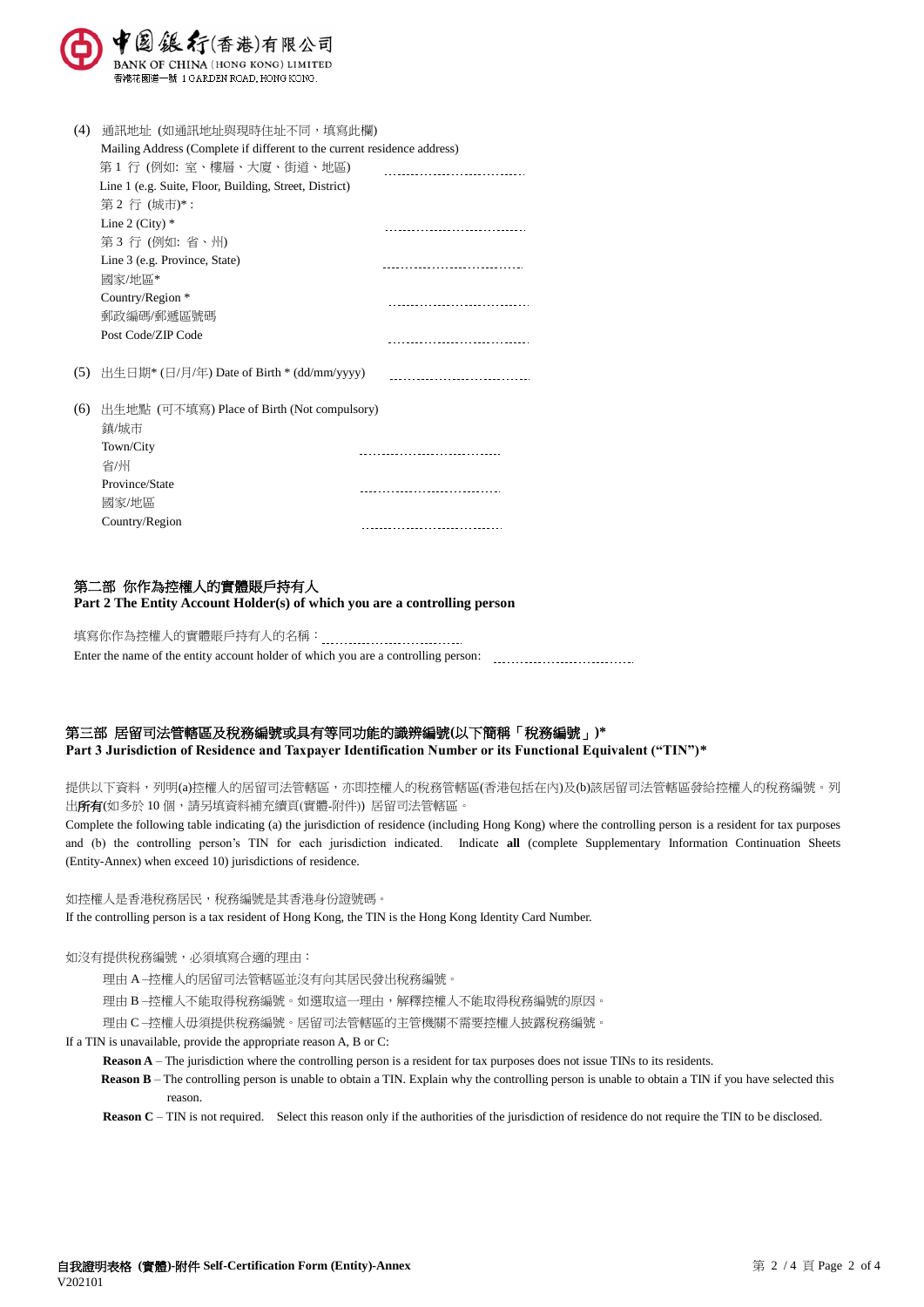

香港花園道一號 1 GARDEN ROAD, HONG KONG.

| 居留司法管轄區<br>Jurisdiction of | 稅務編號<br><b>TIN</b> | 如沒有提供稅務編號,<br>勾選理由 A、B 或 C                      | 如選取理由B,解釋控權人不能取得稅務編號的原因<br>Explain why the controlling person is unable to obtain a TIN if |
|----------------------------|--------------------|-------------------------------------------------|--------------------------------------------------------------------------------------------|
| <b>Residence</b>           |                    | Tick Reason A, B or C<br>if no TIN is available | you have selected Reason B                                                                 |
| (1)                        |                    | $\Box$ A $\Box$ B $\Box$ C                      |                                                                                            |
| (2)                        |                    | $\Box$ A $\Box$ B $\Box$ C                      |                                                                                            |
| (3)                        |                    | $\Box A \Box B \Box C$                          |                                                                                            |
| (4)                        |                    |                                                 |                                                                                            |
| (5)                        |                    | $\Box$ A $\Box$ B $\Box$ C                      |                                                                                            |
| (6)                        |                    | $\Box$ A $\Box$ B<br>$\Box$ C                   |                                                                                            |
| (7)                        |                    | $\Box$ A $\Box$ B<br>$\Box$ C                   |                                                                                            |
| (8)                        |                    | $\Box$ A $\Box$ B<br>$\Box$ C                   |                                                                                            |
| (9)                        |                    | $\Box$ A $\Box$ B<br>$\Box$ C                   |                                                                                            |
| (10)                       |                    | $\sqcap$ C<br>B<br>A                            |                                                                                            |

備註:

Remark:

# 第四部 控權人類別

# **Part 4 Type of Controlling Person**

就第二部所載的每個實體,在適當方格內加上√號,指出控權人就每個實體所屬的控權人類別。 Tick the appropriate box to indicate the type of controlling person for each entity stated in Part 2.

| 實體類別<br>Type of Entity | 控權人類別<br>Type of Controlling Person                                                                       | 實體<br>Entity |
|------------------------|-----------------------------------------------------------------------------------------------------------|--------------|
| 法團 / 合夥                | 擁有控制股權的個人(即擁有法團25%以上的已發行股本或合夥0%以上的資本或利潤)                                                                  |              |
| Corporation /          | Individual who has a controlling ownership interest (i.e. more than 25% of issued share capital of a      |              |
| Partnership            | corporation; or more than 0% of the capital or profits of a partnership)                                  |              |
|                        | 以其他途徑行使控制權或有權行使控制權的個人(即擁有法團25%以上的表決權或合夥0%以上的<br>表決權)                                                      |              |
|                        | Individual who exercises control/is entitled to exercise control through other means (i.e. more than 25%  |              |
|                        | of voting rights of a corporation; or more than 0% of voting rights of a partnership)                     |              |
|                        | 對該實體的管理行使最終控制權的個人                                                                                         |              |
|                        | Individual who exercises ultimate control over the management of the entity                               |              |
|                        | 如沒有個人符合上述三個類別,則擔任該實體的高級管理人員職位的個人                                                                          |              |
|                        | Individual who holds the position of senior managing official if no individuals fall into the above three |              |
|                        | categories                                                                                                |              |
| 信託                     | 財產授予人                                                                                                     |              |
| Trust                  | Settlor                                                                                                   |              |
|                        | 受託人                                                                                                       |              |
|                        | Trustee                                                                                                   |              |
|                        | 保護人                                                                                                       |              |
|                        | Protector                                                                                                 |              |
|                        | 執行人                                                                                                       |              |
|                        | Enforcer                                                                                                  |              |
|                        | 受益人或某類別受益人的成員                                                                                             |              |
|                        | Beneficiary or member of the class of beneficiaries                                                       |              |
|                        | 其他擁有對該實體的控制權的個人                                                                                           |              |
|                        | Other individual who has ultimate control over the entity                                                 |              |
| 除信託以外的                 | 處於相等/相類於財產授予人位置的個人                                                                                        |              |
| 法律安排                   | Individual in a position equivalent/similar to settlor                                                    |              |
| Legal                  | 處於相等/相類於受託人位置的個人                                                                                          |              |
| Arrangement            | Individual in a position equivalent/similar to trustee                                                    |              |
| other than Trust       | 處於相等/相類於保護人位置的個人                                                                                          |              |
|                        | Individual in a position equivalent/similar to protector                                                  |              |
|                        | 處於相等/相類於執行人位置的個人                                                                                          |              |
|                        | Individual in a position equivalent/similar to enforcer                                                   |              |
|                        | 處於相等/相類於受益人或某類別受益人的成員位置的個人                                                                                |              |
|                        | Individual in a position equivalent/similar to beneficiary or member of the class of beneficiaries        |              |
|                        | 其他擁有對該實體的控制權的個人                                                                                           |              |
|                        | Other individual who has ultimate control over the entity                                                 |              |
|                        |                                                                                                           |              |